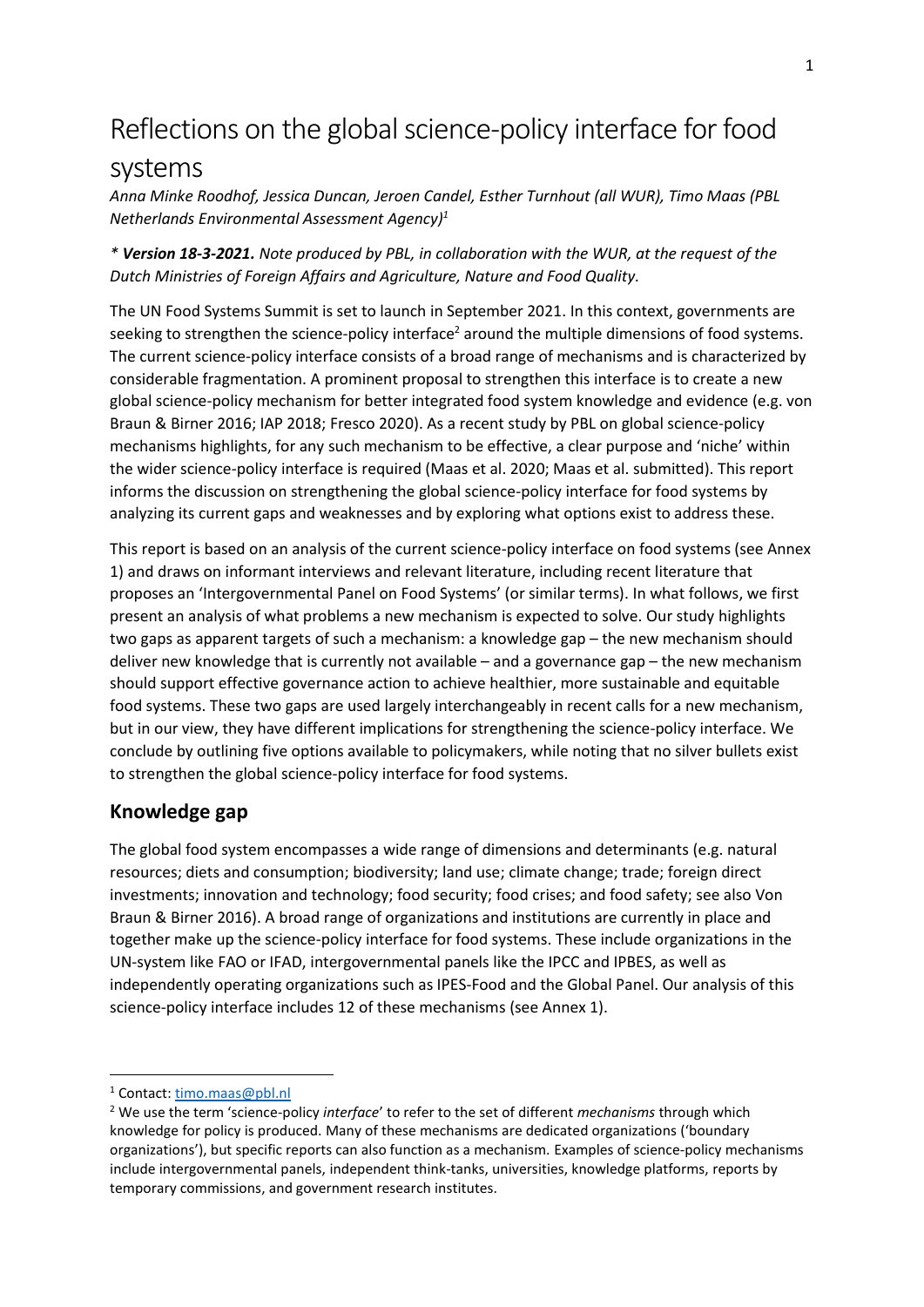Different mechanisms address different dimensions of the food system. The dimensions covered span the spectrum from production to consumption. The mechanisms cover these dimensions from different perspectives, some emphasizing agriculture in their activities, others focused on food security or nutrition. Our analysis makes clear that most dimensions of the food system are covered by at least one mechanism, but no mechanism fully integrates all of them. The one key dimension conspicuous by its absence in the science-policy interface is trade, including its regulatory (e.g. WTO), financial and speculative dimensions, and the telecoupled impacts on land use and biodiversity.

#### **Box 1. High-Level Panel of Experts on Food Security and Nutrition (HLPE)**

The **High Level Panel of Experts on Food Security and Nutrition (HLPE)** is the sciencepolicy interface of the UN Committee on World Food Security (CFS). In 2009, the CFS reformed as the foremost inclusive international and intergovernmental platform for all stakeholders to work together to ensure food security and nutrition for all. At the request of the CFS, the HLPE develops evidence-based analysis and advice to facilitate policy debates and inform policy making.

HLPE reports explicitly bring together different forms of knowledge across disciplines, professional backgrounds and regions. They also build on dialogue with a broad range of stakeholders and knowledge holders.

In practice, the HLPE reports are subject to debate in the CFS, but not to political interference. The most significant limitations facing the HLPE include limited resources (e.g. time and money), and challenges translating findings of the reports into policy negotiations and outcomes.

Mechanisms also differ in terms of the type of knowledge that is generated and assessed and in who the intended audience is. For instance, the activities of an organization like CGIAR are to a large extent focused on on-the-ground application of knowledge and technological innovations, whereas the HLPE has "facilitating policy debates and informing policy making" at the core of its mandate (see also Box 1). The HLPE also has a well-defined target audience in the form of the Committee on World Food Security (CFS), a voluntary body of the UN. Meanwhile, mechanisms like the IPCC and IPBES have clear functions towards legally binding elements of global governance (the UNFCC for IPCC, the CBD and several other international treaties for IPBES). Other mechanisms in the science-policy interface are more independent from governments or organizations. These tend to state they "recommend" or "advise" governments, NGOs, civil society, or other stakeholders, but it was not possible to assess the extent to which these ambitions are realized.

Our analysis supports the argument made elsewhere that the science-policy interface for food systems is fragmented (IAP 2018). This fragmentation is seen as problematic because it is seen to lead to a lack of unified problem definitions which hampers the search for effective and legitimate solutions as well as their implementation (Fears et al. 2019; Béné et al. 2019; HLPE 2020). We also note that science-policy-society relations involve tensions and contestations on key areas which shape the production and uptake of assessments including GMO, pesticides, agro-ecology, organic farming and its contribution to food security and food sovereignty, as well as trade – particularly its regulatory, financial and speculative dimensions (IAASTD 2009). As such, the absence of trade as an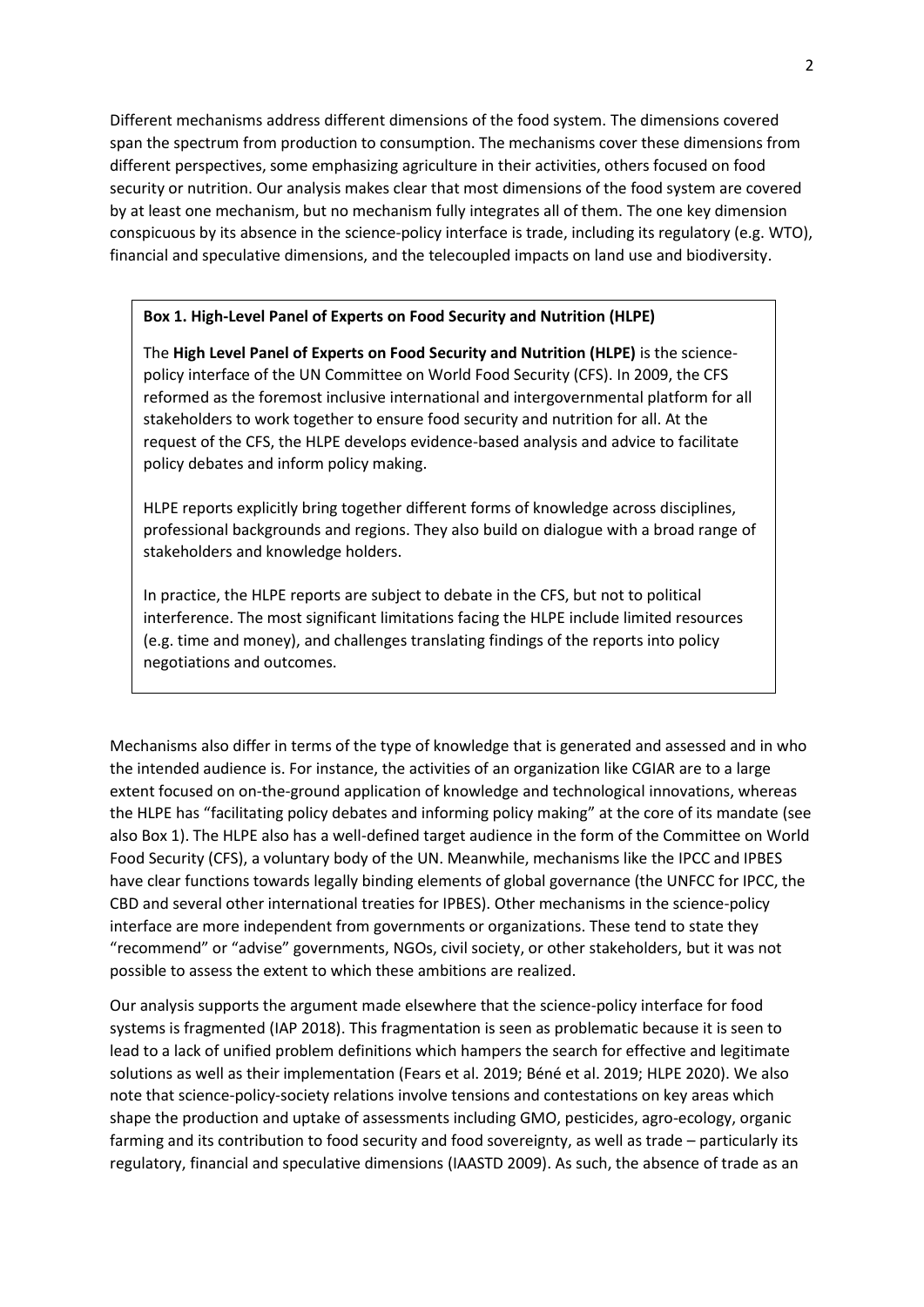important dimension being explicitly covered by a food systems science-policy mechanism can largely be explained by the fact that trade is a major point of contention internationally.

A global science-policy mechanism for food systems may offer a platform to assess and synthesize diverse forms of relevant knowledge, but it is unlikely to solve controversies and tensions. Many challenges within the global food system are wicked problems, characterized by competing understandings of what the problem is and what knowledge is relevant and credible, resulting in disagreements over what tools and options are effective and legitimate. Contestations over GMO or agroecology are a case in point. In such situations, a global science-policy mechanism can play a useful role in mapping the diversity of positions, but it cannot adjudicate between them without taking a value-laden position on what problem definition it prefers, and this has clear risks for its authority and effectiveness. Meanwhile, ignoring or avoiding these value-laden dimensions can detract from the credibility and potential policy-relevance of a mechanism (Pearce et al. 2018). Such a lack of policy-relevance can translate not only to a lack of impact for the mechanism, but also a lack of funding and upfront commitment for it to adequately fulfill its formal mandate. IPBES is often seen as an example of a mechanism that has taken explicit steps to be inclusive of diverse knowledge and value systems (Borie & Hulme 2015; Diaz-Reviriego et al. 2019) and that has been able to combine credibility, legitimacy and relevance. Notably, the HLPE's mandate supports a similar role for balancing different perspectives, but is curtailed in practice (Duncan & Claeys 2018).

The issue of policy relevance and uptake is not straightforward. While organizations like the IPCC and IPBES have a direct audience in the form of the governments who are members and the UN conventions they inform, they also aim to catalyze local action by governments, businesses and societal actors. However, experience from the IPCC shows that it is often difficult for global knowledge to be relevant to the activities of local actors, as well as for local forms of knowledge to inform the global scale (Hulme 2010; Turnhout et al. 2016), an issue also playing up in relation to the UN Food System Summit (Guardian 2021; CSM 2021). We must ask the question: how will a global science-policy mechanism for food systems be able to strike a balance between globally and locally relevant knowledge? This is particularly important since many issues relating to food need to be addressed on the regional, national, or even local level, rather than on the global level (Gertz et al. 2020). It is crucial to consider what additional work would be required to contextualize the results of a global mechanism, empower local actors, and inform locally meaningful and legitimate actions, and this brings us the second key objective of such a new mechanism; to fill the so-called governance gap.

#### **Governance gap**

Food systems involve various governance challenges related to nutritiously feeding a growing population while minimizing damage to the planet (EAT-Lancet 2019). While the urgency of these challenges is widely recognized, action to address food security and sustainable agriculture have been lacking (Gertz et al. 2020; SAPEA 2020). This is due, to a large part, to fragmentation in governance regimes (Royal Institute of International Affairs 2019). Whereas fostering a transition of the global food system toward more sustainable outcomes requires collective decision-making within and across jurisdictions, the current regime complex is characterized by a lack of coordination or even conflict between organizations. For instance, in the aftermath of the 2008-2010 global food price crises turf wars occurred between the G8/20, WTO and CFS (Clapp & Murphy 2013; Margulis 2014). The fragmentation of global food system governance is also illustrated by the absence of a global convention on food (like the UNFCCC and its Paris Agreement). This fragmentation raises the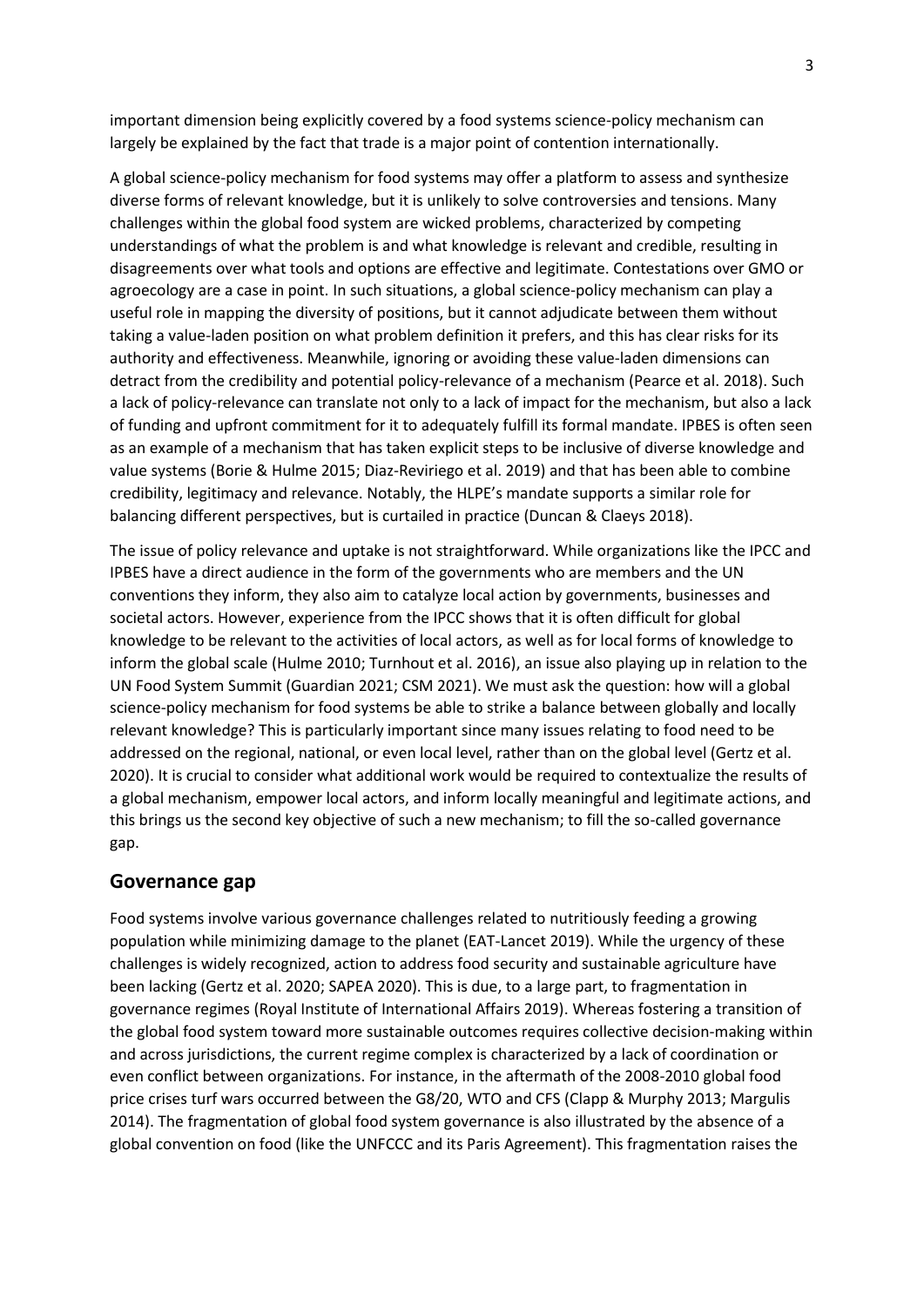question who the primary users of a new mechanism might be and what capacity they have to influence global food systems.

Our analysis emphasizes the importance of political buy-in. The negotiation by governments of the summary for policymakers is seen as one of the factors contributing to the policy relevance of bodies like IPBES and IPCC. Current organizations at the food science-policy interface generally suffer from a lack of political mandate, buy-in, and they are often underfunded. The example of the HLPE shows that even if an organization has a clear (though limited) mandate towards a key mechanism in food system governance (the CFS), its effectiveness still depends strongly on the degree to which governance actors mobilize the knowledge that is produced. Similarly, the contention surrounding trade makes it unlikely that there will be a strong demand among states for it to be addressed in a new science-policy mechanism (as also visible in the CFS and HLPE), which would strongly limit a mechanism's potential effectiveness (Gertz et al. 2020). Thus, in the absence of a clear mandate, demand, and audience, it is doubtful if the shortcomings of global food governance can be addressed by the creation of a novel science-policy mechanism. Improving food governance is first and foremost a political challenge, rather than a scientific one.

### **Options for a global science policy mechanism for food systems**

Several options are available to policymakers seeking to strengthen the science-policy interface on food systems. We stress that none of these options is a silver bullet, with desirability and feasibility varying depending on factors like key beneficiaries of the option, required funding, and political commitment. The options we identify are:

- A. Creating an intergovernmental panel or platform
- B. Commissioning an ad-hoc Intergovernmental Food Systems Assessment
- C. Bolstering the HLPE
- D. Strengthening the integration of governance
- E. Seizing opportunities in the existing science-policy interface

#### *Option A. Creating an intergovernmental panel or platform*

One option is to create a separate panel, like the IPCC or IPBES, that has governments as members. As noted in the introduction, some momentum exists for a new mechanism specifically dedicated to food systems. From our analysis, the key contribution such a mechanism could make is to map and synthesize current knowledge, building on existing organizations at the food system science-policy interface. The mechanism would thereby be able to identify and address questions left unanswered in it, without replicating answers already formulated elsewhere. In so doing, it would avoid replicating current work done by for example the IPCC and IPBES. If this panel is able to serve as a platform for diverse knowledge and value systems, and if it is able to secure the contribution of diverse experts and stakeholders in science, businesses and civil society, such a mechanism could foster increased cooperation, as different food system actors would gain an improved understanding of the playing field. This would need to be carefully guarded in its rules and procedures.

This option potentially scores well when it comes to political buy-in, credibility and authority, but faces considerable challenges with respect to short- to medium-term implementation. First and foremostly, these challenges relate to the time it will take to have a new mechanism up and running. It took seven years of international negotiations to launch IPBES, and only then could it start its assessment work. For food systems, this would mean that it is unlikely that the first assessments could be presented before 2030. Second, significant costs are associated with an intergovernmental panel. Both IPCC and IPBES have yearly budgets that regularly exceed 8 million USD. Third, the wide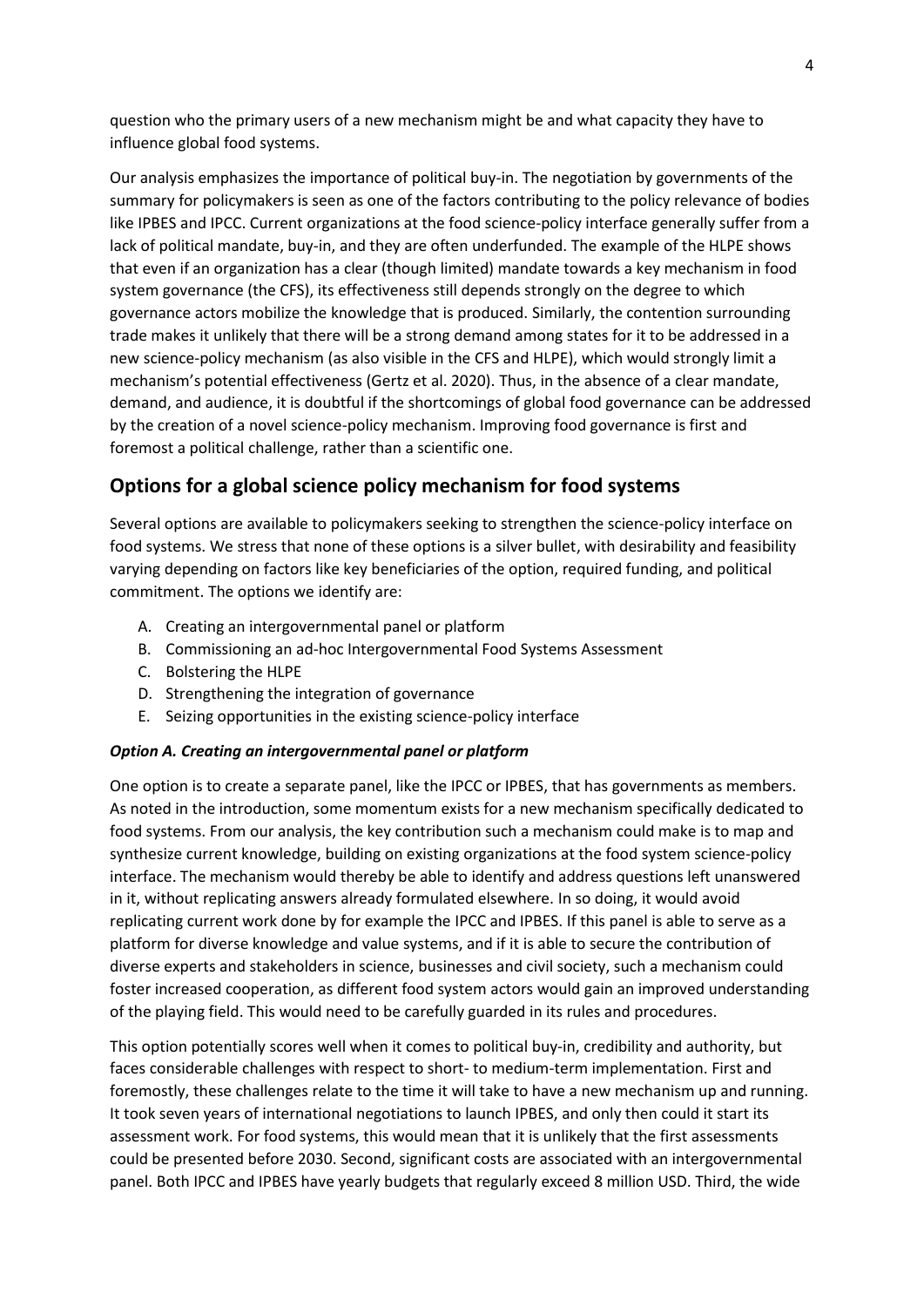range of assessments and the growing workload they imply for the scientific community can significantly hamper appetite for voluntary participation (Jabbour & Flachsland 2017), aside from the challenge of integrating different positions and sources of knowledge described above. Fourth, experience of IPCC and IPBES has shown that there is a reluctance by governments to allow the participation of stakeholders in science, business or society in any kind of decision making or organizational role (although they can contribute to the assessment work if they are selected as experts), which would limit the difference a new mechanism could make in practice.

#### *Option B. Commissioning an ad-hoc Intergovernmental Food Systems Assessment*

An alternative to setting up the new intergovernmental body of Option A, would be to organize a single assessment process within an existing intergovernmental structure. The FAO is a likely candidate for this. Decision making about the scope, organization and rules of the assessment and negotiation of the summary for policy makers could be done in special sessions of the FAO Conference. The HLPE could act in an advisory capacity on scientific and technical aspects (much like the IPCC Bureau and IPBES Multidisciplinary Expert Panel). In terms of content, the assessment could aim for a comprehensive overview, or it could focus on filling gaps left by recent or ongoing assessment processes such as the EAT-Lancet report, the IPCC land report, the IPBES global assessment, or the planned IPBES nexus assessment.

This option avoids the high costs and lengthy negotiations involved in option A. By avoiding lengthy negotiations on procedural matters, such an ad-hoc assessment could answer substantive questions in a reasonable timeframe while retaining an intergovernmental character, thereby addressing the limited policy uptake of independent assessments like EAT-Lancet or IPES-Food. However, the strong role of governments does suggest that care must be taken to ensure diverse participation and inclusion of stakeholders and forms of knowledge. Throughout the process, a clearer picture can emerge on whether an institutionalized mechanism is worth pursuing. In a similar vein, the Millennium Ecosystem Assessment was a precursor to IPBES.

#### *Option C. Bolstering the HLPE*

In many ways, the HLPE is already well-positioned to fulfill the functions a new mechanism would. The HLPE has a strong food system mandate and could be strengthened by increased political commitment and adequate funding. The CFS, while not without challenges,<sup>3</sup> has proven to be an inclusive intergovernmental and multistakeholder space capable of negotiating policy outcomes on a diverse range of topics from across the food system, including food price volatility, social protection, nutrition and food systems, investing in smallholder agriculture, and agroecological approaches and other innovations for sustainable food systems. The structure of the CFS, of one country, one vote, along with the inclusion of five categories of participants (civil society, private sector, research institutes, philanthropic foundations, and other UN agencies) helps to reduce the influence of stronger nation states and interests. Apart from limited resources, a further challenge is that the CFS can only produce policy recommendations and has no mechanism for enforcement.

#### *Option D. Strengthening the integration of governance*

Rather than focusing on the science policy interface, efforts could directly target the current fragmentation of governance and the lack of global coordination. Such efforts could focus on improving coordination between different international organizations such as the CFS and WTO or on developing international regulation on food systems. As Von Braun and Birner's (2016) earlier

<sup>&</sup>lt;sup>3</sup> For an independent evaluation of the CFS (2017), see<http://www.fao.org/3/mu231e/mu231e.pdf>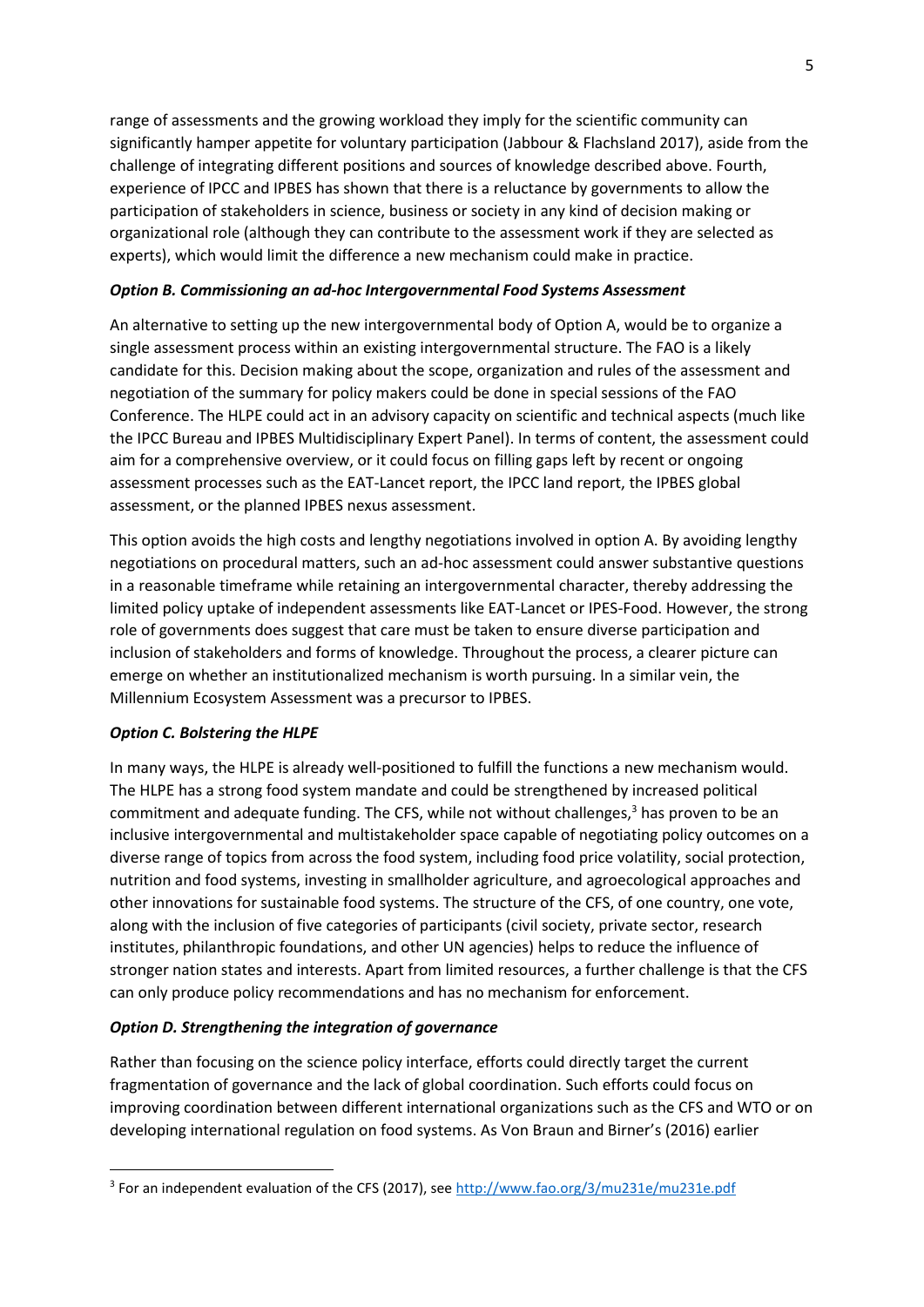proposal suggests, a governance platform specifically set up to coordinate the actions of global actors could also be useful to address the shortcomings of current global food governance. In other words, this option does not approach the shortcomings of global food governance as a consequence of a gap in knowledge, but as resulting from the complexities faced by collective decision-making on food, including a lack of commitment by national governments. A recent report by the Brookings Institution addresses the option of strengthened integration of governance by analyzing the contribution a High-Level Commission could make towards increased progress on SDG2 (Gertz et al. 2020), suggesting three options: (1) a commission focused on carrying forward the outcomes of the UN FSS, (2) a commission proposing reforms to the global governance regime on food systems, or (3) a commission focused on a narrow, specific topic.

#### *Option E. Seizing opportunities in the existing science-policy interface*

A final option is to create and seize opportunities in the existing science policy interface, in order to fill current gaps in knowledge. Existing mechanism or organizations, either alone or in collaboration, could be tasked to assess and synthesize knowledge on food systems or do a comprehensive food systems assessment. While this option is unlikely to resolve current problems and challenges in a structural way, it could result in tangible benefits on a relatively short term. For instance, IPBES could be requested to integrate outcomes of the UN Food System Summit in its Nexus Assessment, for which the scoping phase is still ongoing.

#### **References**

- Béné, C., Oosterveer, P., Lamotte, L., Brouwer, I.D., de Haan, S., Prager, S.D., Talsma, E.F., Khoury, C.K., 2019. When food systems meet sustainability – Current narratives and implications for actions. World Dev.<https://doi.org/10.1016/j.worlddev.2018.08.011>
- Borie, M., Hulme, M., 2015. Framing global biodiversity: IPBES between mother earth and ecosystem services. Environ. Sci. Policy. https [://doi.org/10.1016/j.envsci.2015.05.009](https://doi.org/10.1016/j.envsci.2015.05.009)
- CSM, 2021. *CSM Letter to the CFS Chair on Food Systems Summit*[. http://www.csm4cfs.org/letter](http://www.csm4cfs.org/letter-csm-coordination-committee-cfs-chair/)[csm-coordination-committee-cfs-chair/](http://www.csm4cfs.org/letter-csm-coordination-committee-cfs-chair/)
- Clapp, J., Murphy, S., 2013. The G20 and Food Security: a Mismatch in Global Governance? Glob. Policy 4, 129–138[. https://doi.org/10.1111/1758-5899.12039](https://doi.org/10.1111/1758-5899.12039)
- Díaz-Reviriego, I., Turnhout, E., Beck, S., 2019. Participation and inclusiveness in the Intergovernmental Science–Policy Platform on Biodiversity and Ecosystem Services. Nat. Sustain. 2, 457–464[. https://doi.org/10.1038/s41893-019-0290-6](https://doi.org/10.1038/s41893-019-0290-6)
- Duncan, J., Claeys, P., 2018. Politicizing food security governance through participation: opportunities and opposition. Food Secur. 10, 1411–1424.<https://doi.org/10.1007/s12571-018-0852-x>
- EAT-Lancet, 2019. *Food in the Anthropocene: the EAT–Lancet Commission on healthy diets from sustainable food systems.*
- Fears, R., ter Meulen, V., von Braun, J., 2019. Global food and nutrition security needs more and new science. *Sci. Adv.* <https://doi.org/10.1126/sciadv.aba2946>
- Gertz, G., Zoubek, S., Daly, J., Hlavaty, H., 2020. *High Level Commissions and Global Policymaking: Prospects for Accelerating Progress Toward SDG2*. Brookings Institution: [https://www.brookings.edu/research/high-level-commissions-and-global-policymaking](https://www.brookings.edu/research/high-level-commissions-and-global-policymaking-prospects-for-accelerating-progress-toward-sdg2/)[prospects-for-accelerating-progress-toward-sdg2/.](https://www.brookings.edu/research/high-level-commissions-and-global-policymaking-prospects-for-accelerating-progress-toward-sdg2/)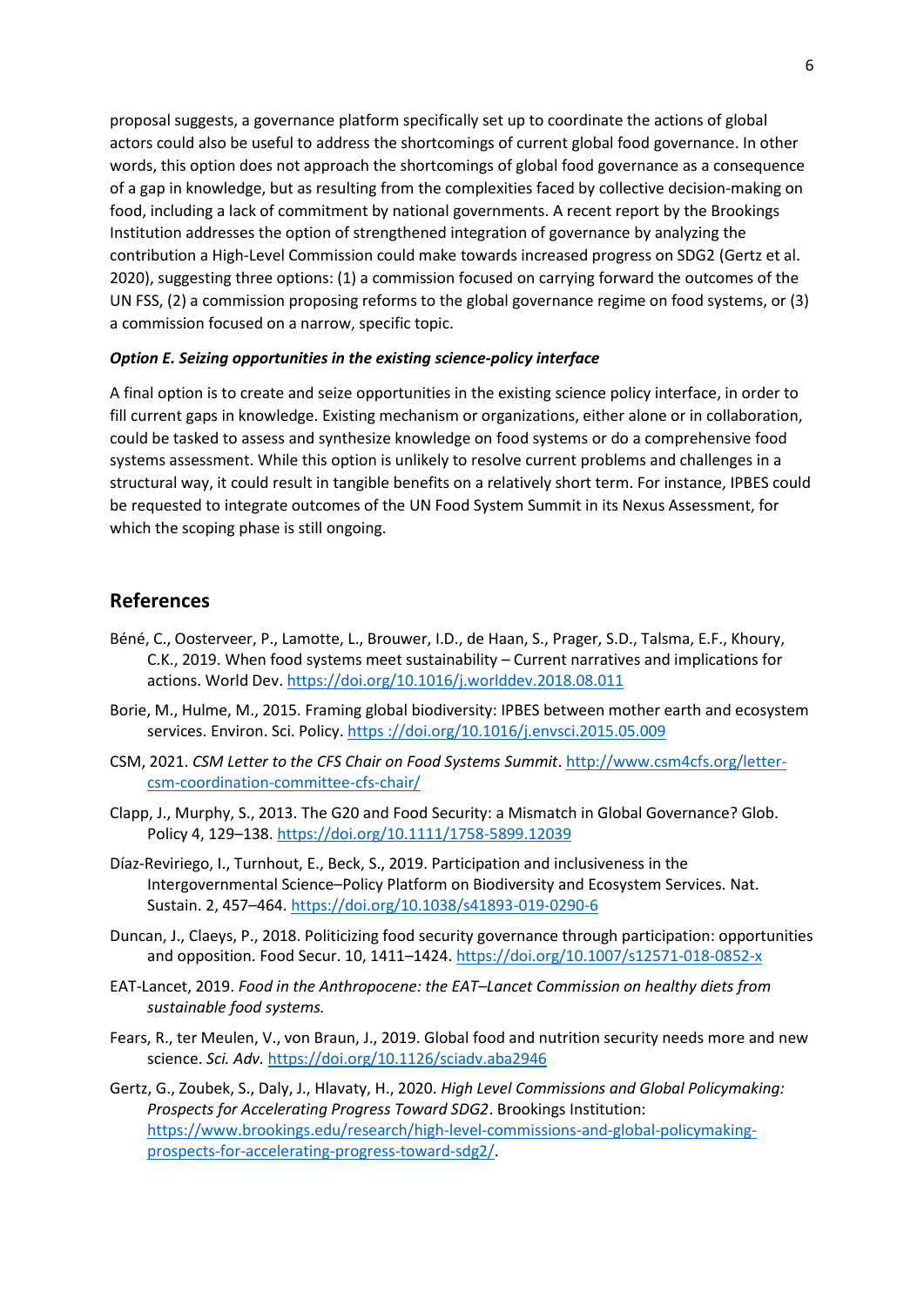- The Guardian, 2021, March 4, Farmers and rights groups boycott food summit over big business links. [https://www.theguardian.com/global-development/2021/mar/04/farmers-and-rights-groups](https://www.theguardian.com/global-development/2021/mar/04/farmers-and-rights-groups-boycott-food-summit-over-big-business-links)[boycott-food-summit-over-big-business-links](https://www.theguardian.com/global-development/2021/mar/04/farmers-and-rights-groups-boycott-food-summit-over-big-business-links)
- HLPE, 2020. *Food security and nutrition: building a global narrative towards 2030.* A report by the High Level Panel of Experts on Food Security and Nutrition of the Committee on World Food Security, Rome.
- Hulme, M., 2010. Problems with making and governing global kinds of knowledge. Glob. Environ. Chang. 20, 558–564[. https://doi.org/10.1016/j.gloenvcha.2010.07.005](https://doi.org/10.1016/j.gloenvcha.2010.07.005)
- IAASTD, 2009. *Agriculture at a Crossroads.* International Assessment of Agricultural Knowledge, Science, and Technology for Development. <https://wedocs.unep.org/handle/20.500.11822/8590>
- IAP, 2018. *Opportunities for future research and innovation on food and nutrition security and agriculture: The InterAcademy Partnership's global perspective*. InterAcademy Partnership: [https://www.interacademies.org/publication/opportunities-future-research-and-innovation](https://www.interacademies.org/publication/opportunities-future-research-and-innovation-food-and-nutrition-security-and)[food-and-nutrition-security-and](https://www.interacademies.org/publication/opportunities-future-research-and-innovation-food-and-nutrition-security-and)
- Jabbour, J., Flachsland, C., 2017, 40 years of global environmental assessments: a retrospective analysis. *Environmental Science and Policy, 77*, 193-202. <https://doi.org/10.1016/j.envsci.2017.05.001>
- Fresco, L. 2020. *To feed a growing world, we need to change our food systems now*. <https://www.weforum.org/agenda/2020/11/how-to-create-sustainable-food-systems/>
- Maas, T.Y., Kok, M.T.J., Lucas, P.L., 2020. Keeping global environmental assessments fit for purpose. The Hague: PBL Netherlands Environmental Assessment Agency.
- Maas, T.Y., et al., *submitted*. Effectively empowering: a different look at bolstering the effectiveness of global environmental assessments. *Environmental Science & Policy*.
- Margulis, M.E., 2014. Trading out of the global food crisis? The World Trade Organization and the geopolitics of food security. *Geopolitics, 19*(322-350). Doi: 10.1080/14650045.2014.920233
- Pearce, W., Mahony, M., Raman, S., 2018. Science advice for global challenges: Learning from tradeoffs in the IPCC. Environ. Sci. Policy 80, 125–131. https [://doi.org/10.1016/J.ENVSCI.2017.11.017](https://doi.org/10.1016/J.ENVSCI.2017.11.017)
- Royal Institute of International Affairs. 2019. *Toward an outcome-oriented food and agricultural aid and development system: What is needed to achieve SDG 2.3 and 2.4?* ECDPM and Chatham House/Royal Institute of International Affairs. <https://chathamhouse.soutron.net/Portal/DownloadImageFile.ashx?objectId=3429>
- SAPEA, 2020. A sustainable food system for the European Union. Berlin: Science Advice for Policy by European Academies. https://doi.org/10.26356/sustainablefood
- Turnhout, E., Dewulf, A., Hulme, M., 2016. What does policy-relevant global environmental knowledge do? The cases of climate and biodiversity. Curr. Opin. Environ. Sustain. <https://doi.org/10.1016/j.cosust.2015.09.004>
- Von Braun, J., and Birner, R., 2016. Designing global governance for agricultural development and food and nutrition security. *Review of Development Economics, 21*(2), 265-284. doi: 10.1111/rode.12261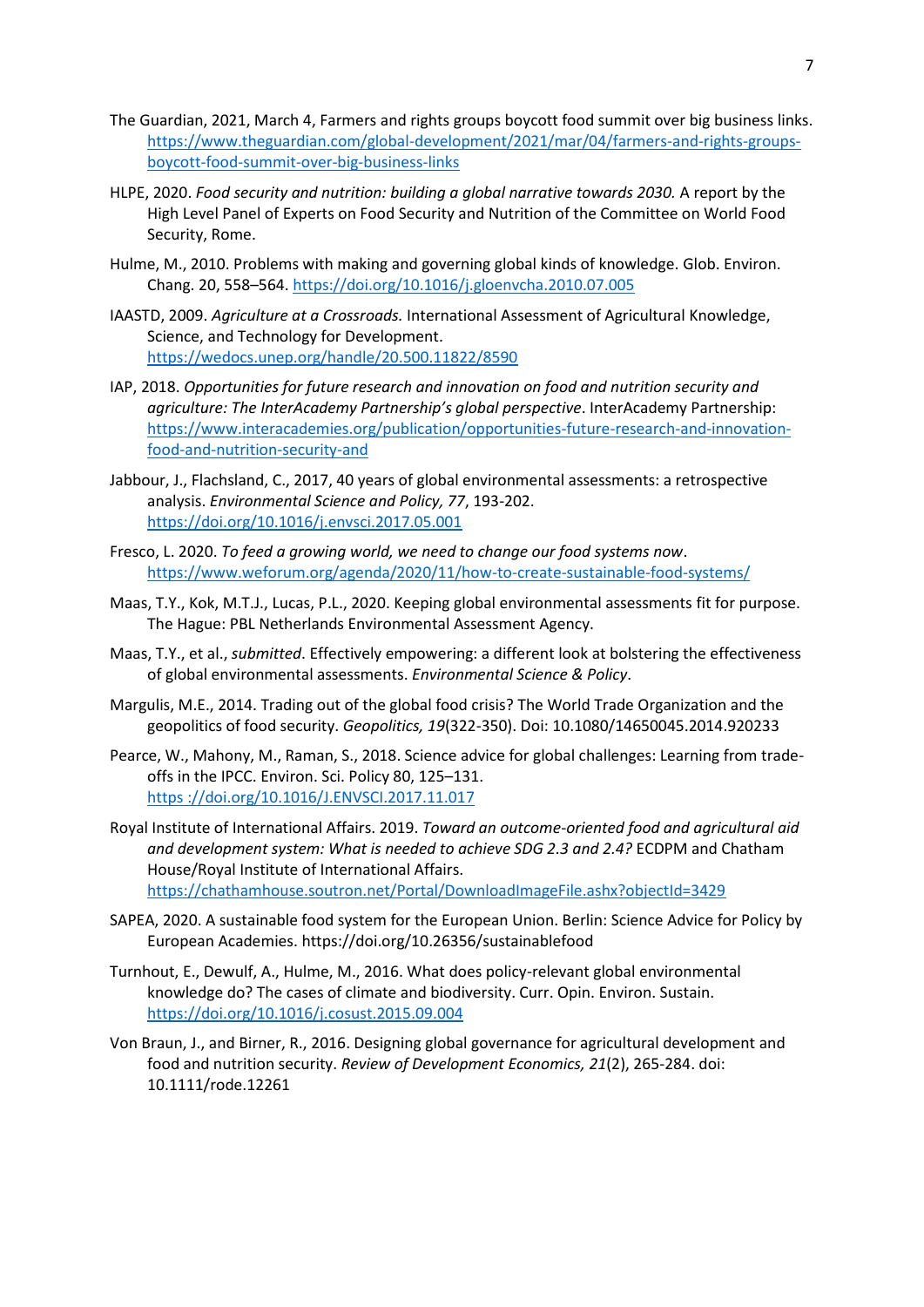| <b>Name</b>  | <b>Type</b>                                                                          | <b>Sector</b>                                    | Role                                                                                                                                                                                                                                                                                                                                                                                                                                                                                                                                                                                                                           | <b>Position</b>                                                                                                                                                                                                                                                                 | Organizational<br>structure                                                                                                                                                                                                                                                                                                                                                                                                                 | Output                                                                                                           |
|--------------|--------------------------------------------------------------------------------------|--------------------------------------------------|--------------------------------------------------------------------------------------------------------------------------------------------------------------------------------------------------------------------------------------------------------------------------------------------------------------------------------------------------------------------------------------------------------------------------------------------------------------------------------------------------------------------------------------------------------------------------------------------------------------------------------|---------------------------------------------------------------------------------------------------------------------------------------------------------------------------------------------------------------------------------------------------------------------------------|---------------------------------------------------------------------------------------------------------------------------------------------------------------------------------------------------------------------------------------------------------------------------------------------------------------------------------------------------------------------------------------------------------------------------------------------|------------------------------------------------------------------------------------------------------------------|
| <b>CGIAR</b> | Independent,<br>global organization<br>receiving both<br>public and private<br>funds | Agriculture,<br>food, and<br>nutrition<br>sector | To deliver science and innovation<br>that advance transformation of<br>food, land, and water systems in a<br>climate crisis". CGIAR contributes<br>through science-based innovation,<br>it employs targeted capacity<br>development for policymakers,<br>private sector partners, training-of-<br>trainers at the local level, and it<br>offers policy recommendations to<br>both the public and private sector.<br>One of CGIAR's research centers,<br>IFRPI, specifically aims to provide<br>research-based policy solutions to<br>sustainably reduce poverty and end<br>hunger and malnutrition in<br>developing countries. | Independent, but it<br>has many<br>partnerships from<br>different sectors:<br>farmers (small- and<br>medium<br>enterprises),<br>national<br>governments, civil<br>society, NGOs,<br>private sector<br>enterprises,<br>academic and<br>technical<br>institutions, and<br>donors. | <b>CGIAR</b> consists of<br>four bodies:<br>1. The system<br>council: consists<br>of up to 20<br>voting members,<br>comprising up to<br>15<br>representatives<br>of CGIAR's<br>Funders and five<br>developing<br>country<br>representatives<br>(either Funders,<br>countries hosting<br>a CGIAR<br>Research Center,<br>or countries with<br>significant<br>national<br>agricultural<br>systems).<br>2. The CGIAR<br>system<br>organization: | <b>Scientific reports</b><br>(monitoring,<br>evaluation, learning<br>and impact<br>assessment); inform<br>policy |

## **Annex 1 – Table describing organizations in the food systems science-policy interface.<sup>4</sup>**

<sup>&</sup>lt;sup>4</sup> The information contained in this table is based on what is publicly available on the websites of these organizations. Due to the limited scope of this note, we did not engage in an in-depth analysis of the organizations, which would have drawn on e.g. more detailed evaluations and theories of change of the organizations.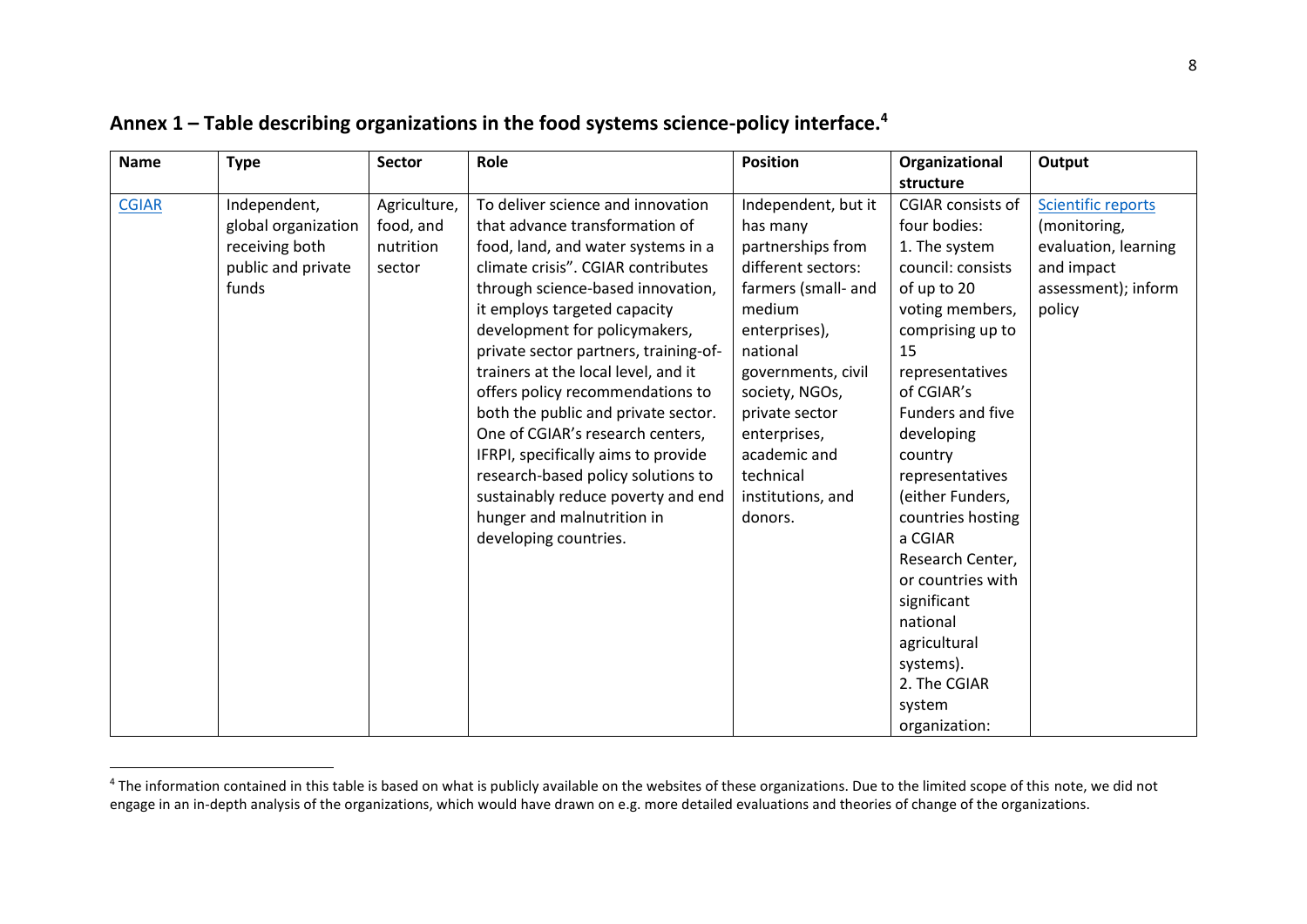|            |                           |                                                  |                                                                                                                                  |                                                              | consists of the<br><b>CGIAR System</b><br>Board (governs<br>the System<br>Organization)<br>and the System<br>Management<br>Office<br>(responsible for<br>day-to-day<br>operations).<br>3. An executive<br>management<br>team: three<br>members, in<br>charge of<br>transforming<br>CGIAR into a<br>more integrated<br>and unified<br>organization<br>4. A CGIAR trust<br>fund: a pooled<br>funding<br>mechanism to |                                                                                                    |
|------------|---------------------------|--------------------------------------------------|----------------------------------------------------------------------------------------------------------------------------------|--------------------------------------------------------------|--------------------------------------------------------------------------------------------------------------------------------------------------------------------------------------------------------------------------------------------------------------------------------------------------------------------------------------------------------------------------------------------------------------------|----------------------------------------------------------------------------------------------------|
|            |                           |                                                  |                                                                                                                                  |                                                              | support CGIAR's                                                                                                                                                                                                                                                                                                                                                                                                    |                                                                                                    |
|            |                           |                                                  |                                                                                                                                  |                                                              | activities                                                                                                                                                                                                                                                                                                                                                                                                         |                                                                                                    |
| <b>FAO</b> | Specialized UN-<br>agency | Agriculture,<br>food, and<br>nutrition<br>sector | FAO's mandate, written into the<br>Preamble of the FAO Constitution,<br>consists of four functions:<br>information gathering and | UN mandate,<br>funded by both<br>obligatory and<br>voluntary | Three entities<br>comprise the<br>top-level of<br>FAO's                                                                                                                                                                                                                                                                                                                                                            | <b>Assessment reports</b><br>of food security and<br>nutrition/projections<br>of the state of food |
|            |                           |                                                  | dissemination, formulation of                                                                                                    |                                                              | governance                                                                                                                                                                                                                                                                                                                                                                                                         | security and nutrition                                                                             |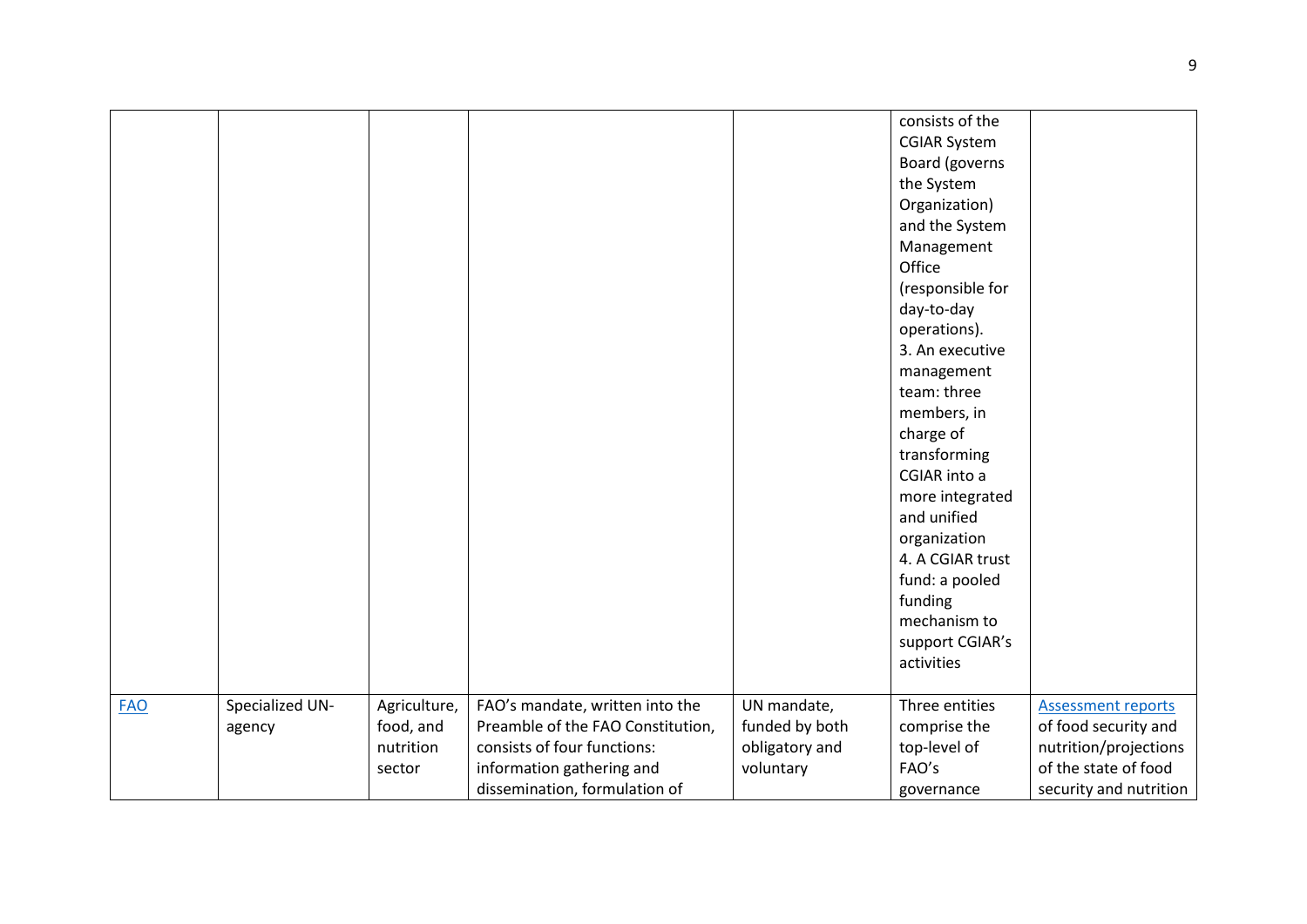|  | policy recommendations, provision    | contributions from | structure: the    | in 2030; identifying |
|--|--------------------------------------|--------------------|-------------------|----------------------|
|  | of technical assistance, and         | member states      | Conference,       | challenges to reach  |
|  | assistance to governments with       |                    | Council, and      | <b>SDGs</b>          |
|  | FAO-related obligations. These       |                    | Director-General. |                      |
|  | functions serve the following goals  |                    | The FAO           |                      |
|  | all over the world: Help eliminate   |                    | Conference is the |                      |
|  | hunger, food insecurity, and         |                    | plenary body of   |                      |
|  | malnutrition; Make agriculture       |                    | the 194 member    |                      |
|  | more productive and sustainable;     |                    | states, which     |                      |
|  | Reduce rural poverty; Ensure         |                    | meets every two   |                      |
|  | inclusive and efficient agricultural |                    | years to review   |                      |
|  | and food systems; Protect            |                    | FAO's work,       |                      |
|  | livelihoods from disasters           |                    | approve a         |                      |
|  |                                      |                    | "Programme of     |                      |
|  |                                      |                    | Work and          |                      |
|  |                                      |                    | Budget" for each  |                      |
|  |                                      |                    | biennium, elect   |                      |
|  |                                      |                    | the Council and   |                      |
|  |                                      |                    | Director-General  |                      |
|  |                                      |                    | when their terms  |                      |
|  |                                      |                    | expire, and take  |                      |
|  |                                      |                    | other decisions   |                      |
|  |                                      |                    | as appropriate.   |                      |
|  |                                      |                    | Each member       |                      |
|  |                                      |                    | state receives    |                      |
|  |                                      |                    | one vote in the   |                      |
|  |                                      |                    | Conference, and   |                      |
|  |                                      |                    | most decisions    |                      |
|  |                                      |                    | are made by       |                      |
|  |                                      |                    | simple majority,  |                      |
|  |                                      |                    | while             |                      |
|  |                                      |                    | constitutional    |                      |
|  |                                      |                    | changes require   |                      |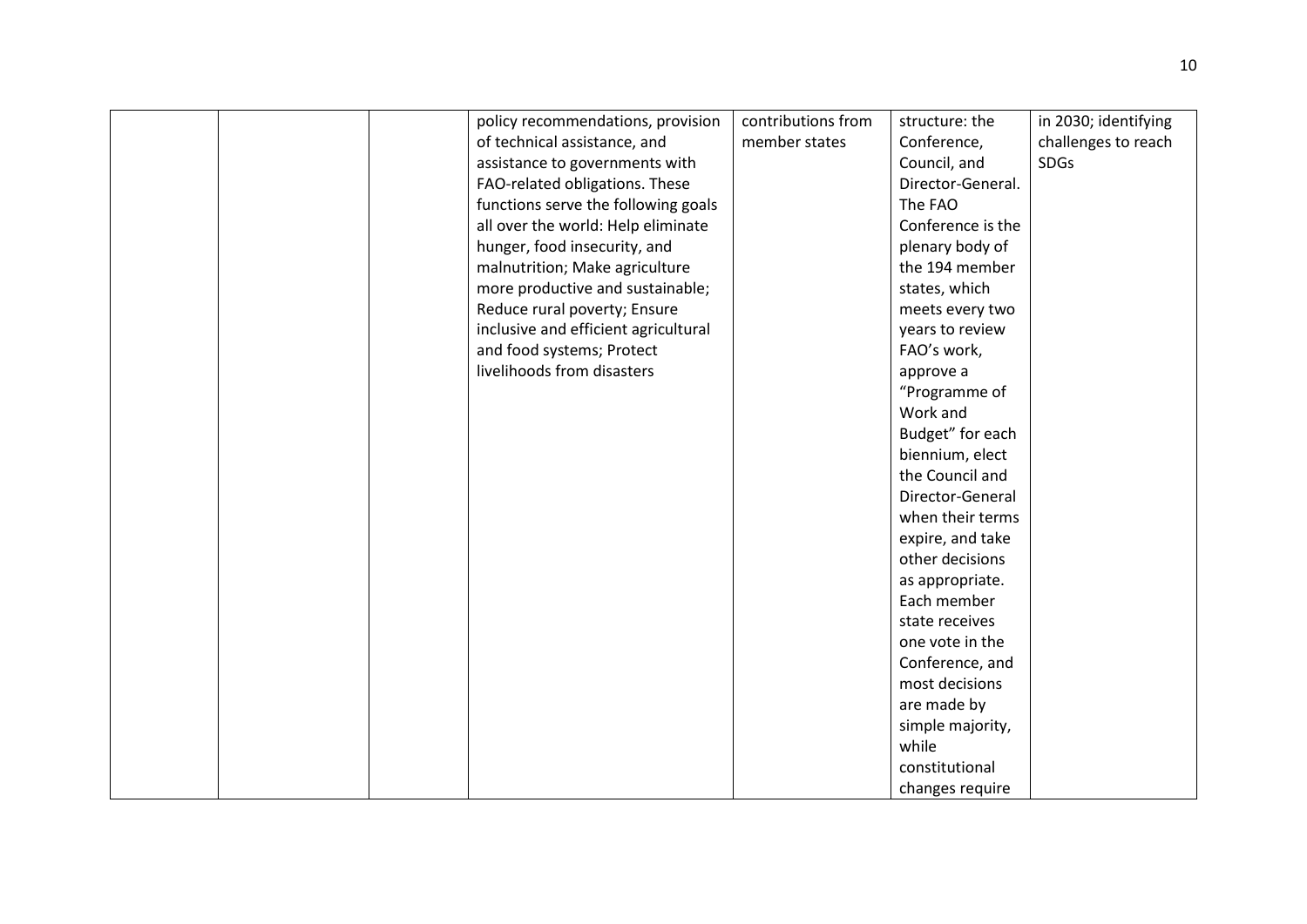|              |                   |             |                                  |                     | a two-thirds      |                   |
|--------------|-------------------|-------------|----------------------------------|---------------------|-------------------|-------------------|
|              |                   |             |                                  |                     | majority. In most |                   |
|              |                   |             |                                  |                     | matters, the      |                   |
|              |                   |             |                                  |                     | Conference        |                   |
|              |                   |             |                                  |                     | approves the      |                   |
|              |                   |             |                                  |                     | proposals         |                   |
|              |                   |             |                                  |                     | presented to it   |                   |
|              |                   |             |                                  |                     | unanimously,      |                   |
|              |                   |             |                                  |                     | although in past  |                   |
|              |                   |             |                                  |                     | years,            |                   |
|              |                   |             |                                  |                     | contentious       |                   |
|              |                   |             |                                  |                     | negotiations over |                   |
|              |                   |             |                                  |                     | the level of the  |                   |
|              |                   |             |                                  |                     | budget have       |                   |
|              |                   |             |                                  |                     | taken place       |                   |
| <b>GACSA</b> | Independent,      | Climate     | GACSA has three action groups:   | Voluntary coalition | Governed by its   | Policy (practice) |
|              | multi-stakeholder | smart       | The Knowledge Action             | between             | members (500,     | briefs            |
|              | platform          | agriculture | <b>Group</b> is increasing and   | stakeholders from   | including         |                   |
|              |                   |             | promoting knowledge,             | different sectors.  | governments,      |                   |
|              |                   |             | research, and development        |                     | NGOs, civil       |                   |
|              |                   |             | into technologies,               |                     | society           |                   |
|              |                   |             | practices, and policy            |                     | organizations,    |                   |
|              |                   |             | approaches for CSA.              |                     | and enterprises). |                   |
|              |                   |             | The Investment Action            |                     | The Strategic     |                   |
|              |                   |             | Group is improving the           |                     | Committee, led    |                   |
|              |                   |             | effectiveness of public and      |                     | by two co-chairs  |                   |
|              |                   |             | private investments that         |                     | that serve 1-year |                   |
|              |                   |             | support the three pillars of     |                     | terms, oversees   |                   |
|              |                   |             | CSA.                             |                     | the               |                   |
|              |                   |             | The Enabling Environment         |                     | implementation    |                   |
|              |                   |             | <b>Action Group is promoting</b> |                     | of the program    |                   |
|              |                   |             | the integration of CSA into      |                     | and the main      |                   |
|              |                   |             | policy, strategies, and          |                     | activities of the |                   |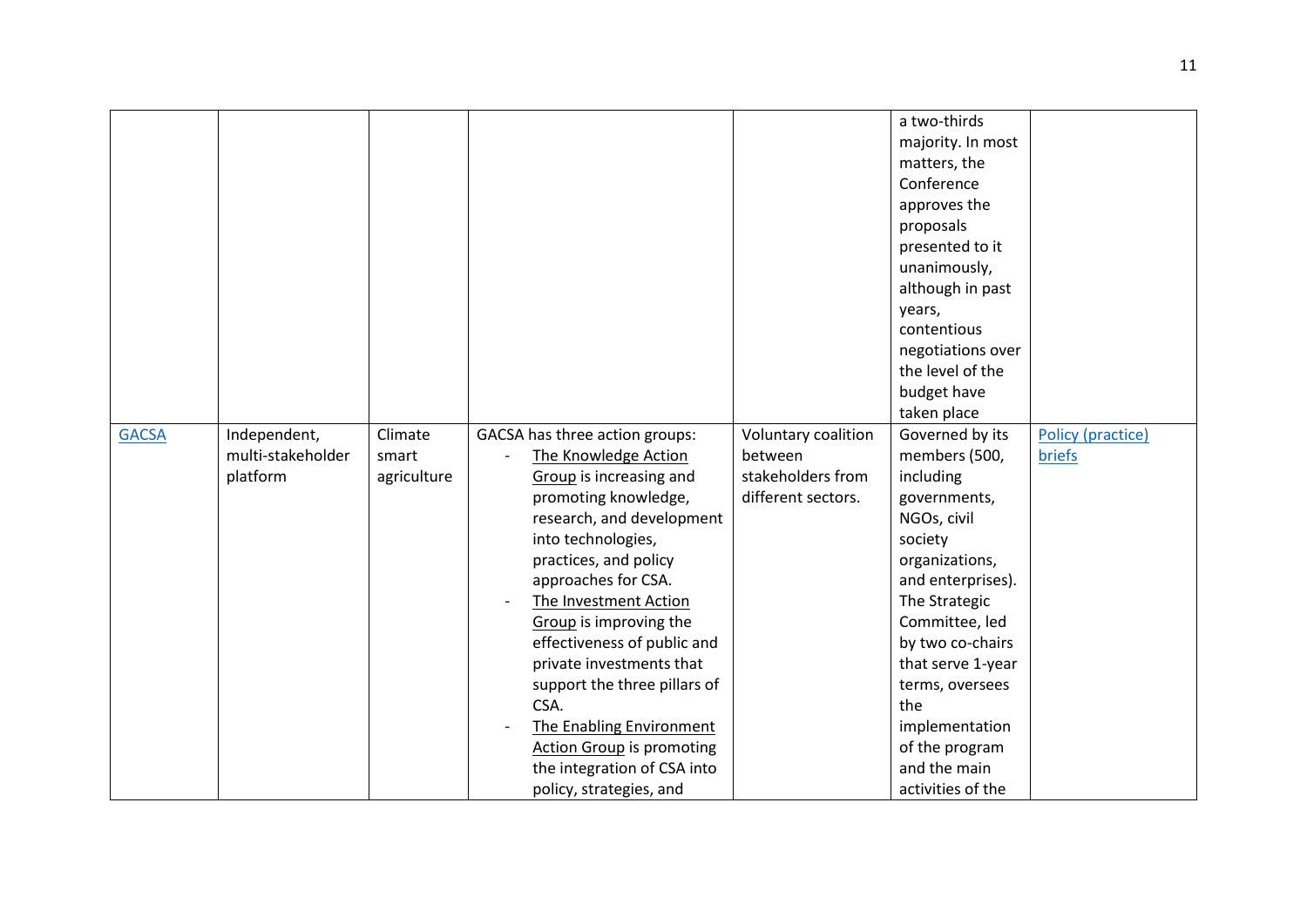|                     |                  |           | planning at regional,                |                      | alliance. The            |                              |
|---------------------|------------------|-----------|--------------------------------------|----------------------|--------------------------|------------------------------|
|                     |                  |           | national, and local levels           |                      | <b>Facilitation Unit</b> |                              |
|                     |                  |           | and across landscapes.               |                      | serves as the            |                              |
|                     |                  |           |                                      |                      | Secretariat and          |                              |
|                     |                  |           |                                      |                      | reports to the           |                              |
|                     |                  |           |                                      |                      | Strategic                |                              |
|                     |                  |           |                                      |                      | Committee                |                              |
| <b>Global Panel</b> | Independent      | Nutrition | Providing recommendations for        | Independent, but     | 12 panel                 | Policy briefs;               |
|                     | international    |           | potential policy interventions at a  | collaborates with    | members who              | foresight reports            |
|                     | group, funded by |           | national and regional level (in low- | other international  | come from both           | about challenges of          |
|                     | the UK Foreign,  |           | and middle-income countries);        | organizations such   | public and               | the 21 <sup>st</sup> century |
|                     | Commonwealth     |           | "output will also play a part in the | as the Bill and      | private sectors          |                              |
|                     | and Development  |           | UN Decade of Action on Nutrition     | <b>Melinda Gates</b> | (i.e.                    |                              |
|                     | Office (FCDO)    |           | (2016 to 2025), with the Foresight   | Foundation           | governments,             |                              |
|                     |                  |           | report already being used in the     |                      | regional bodies,         |                              |
|                     |                  |           | development of the United Nations    |                      | the private              |                              |
|                     |                  |           | report on Nutrition and Food         |                      | sector and civil         |                              |
|                     |                  |           | Systems, 2017"                       |                      | society) (SUN,           |                              |
|                     |                  |           | (https://www.glopan.org/about/).     |                      | 2013). It has a          |                              |
|                     |                  |           | Policy recommendations are made      |                      | Secretariat              |                              |
|                     |                  |           | for many different types of          |                      |                          |                              |
|                     |                  |           | stakeholders: LMIC governments,      |                      |                          |                              |
|                     |                  |           | HIC governments, international       |                      |                          |                              |
|                     |                  |           | organizations, donors, businesses,   |                      |                          |                              |
|                     |                  |           | civil society advocacy groups, and   |                      |                          |                              |
|                     |                  |           | even individual citizens             |                      |                          |                              |
|                     |                  |           |                                      |                      | HLPE has a               |                              |
| <b>HLPE</b>         | Science-policy   | Food      | The HLPE aims to facilitate policy   | The HLPE is directed |                          | Synthesis reports            |
|                     | interface of CFS | security  | debates and inform policy making     | by CFS. CFS reports  | steering                 | based on scientific          |
|                     |                  | and       | by providing independent,            | to the UN General    | committee that           | knowledge that               |
|                     |                  | nutrition | comprehensive and evidence-          | Assembly and the     | consists of 15           | include policy               |
|                     |                  |           | based analysis and advice at the     | FAO conference. It   | internationally          | recommendations              |
|                     |                  |           | request of CFS. (FAO: HLPE Home)     | receives its funding | recognized               |                              |
|                     |                  |           |                                      |                      | experts in a             |                              |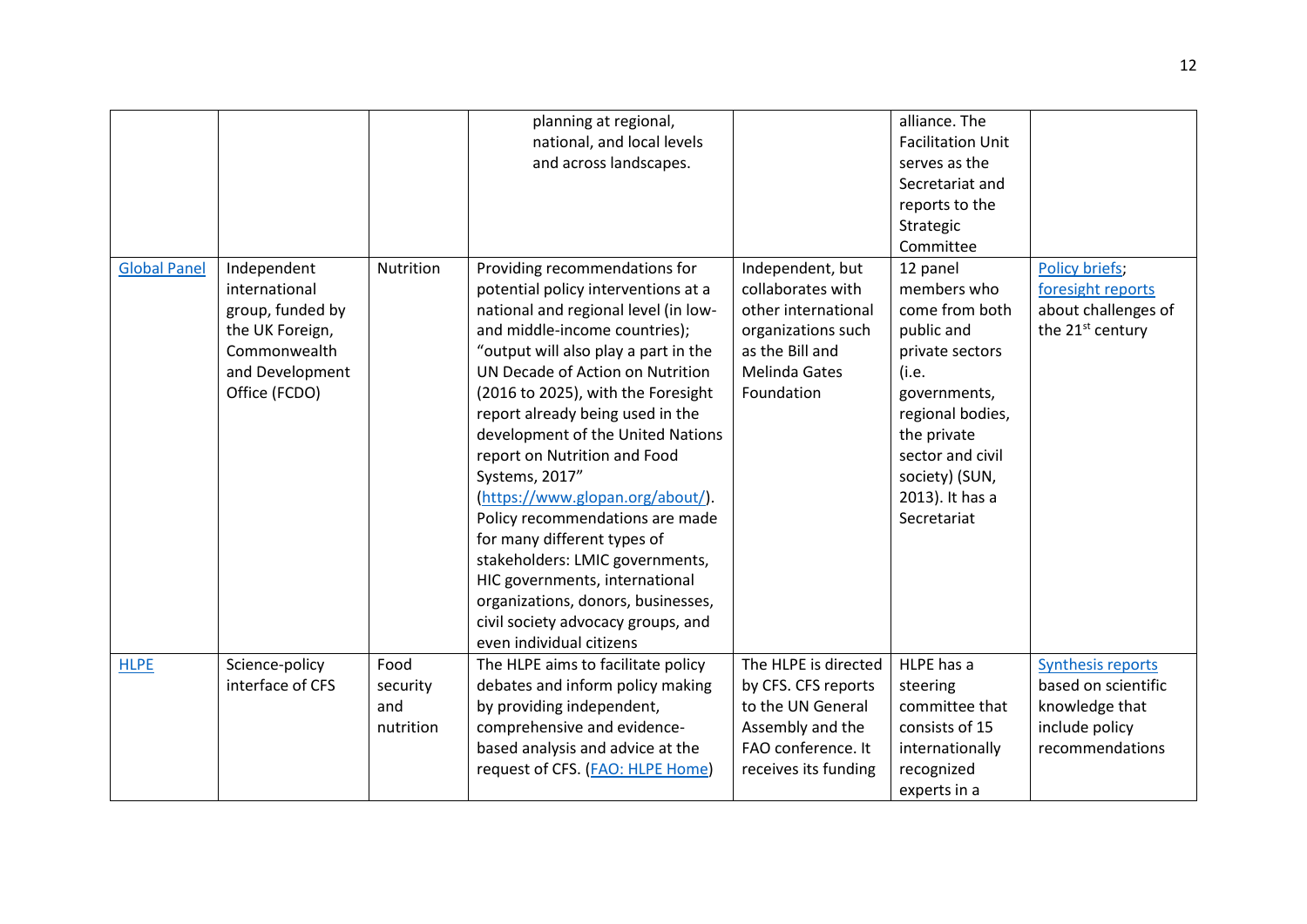|             |                       |              | Assess and analyze the              | equally from FAO,    | variety of food     | (latest report is on |
|-------------|-----------------------|--------------|-------------------------------------|----------------------|---------------------|----------------------|
|             |                       |              | current state of food               | IFAD, and WFP        | security and        | food security and    |
|             |                       |              | security and nutrition and          |                      | nutrition related   | nutrition)           |
|             |                       |              | its underlying causes.              |                      | fields. It also has |                      |
|             |                       |              | Provide scientific and              |                      | project teams       |                      |
|             |                       |              | knowledge-based analysis            |                      | that act on a       |                      |
|             |                       |              | and advice on specific              |                      | project-specific    |                      |
|             |                       |              | policy-relevant issues,             |                      | basis, which are    |                      |
|             |                       |              | utilizing existing high             |                      | selected and        |                      |
|             |                       |              | quality research, data and          |                      | managed by the      |                      |
|             |                       |              | technical studies.                  |                      | steering            |                      |
|             |                       |              | Identify emerging issues, and help  |                      | committee. The      |                      |
|             |                       |              | members prioritize future actions   |                      | project teams       |                      |
|             |                       |              | and attentions on key focal areas   |                      | analyze and         |                      |
|             |                       |              |                                     |                      | report on specific  |                      |
|             |                       |              |                                     |                      | issues              |                      |
| <b>IFAD</b> | International         | Agriculture, | Supports small-scale farmers        | UN mandate.          | Governed by the     | Programme            |
|             | financial institution | food, and    | through collaborating with them     | Funded by member     | Governing           | evaluation; impact   |
|             | and specialized UN    | nutrition    | and helping them secure land        | states as well as    | Council, which is   | evaluation           |
|             | agency                | sector       | tenure, get access to markets,      | other organizations  | the main            |                      |
|             |                       |              | capital and knowledge, reliable     | from both the        | decision-making     |                      |
|             |                       |              | infrastructure, tools and           | public and private   | body. It consists   |                      |
|             |                       |              | technology, seeds and fertilizers,  | sector. IFAD works   | of                  |                      |
|             |                       |              | and good governance.                | with governments     | representatives     |                      |
|             |                       |              | Enabling policy and                 | and other local      | ('Governors') of    |                      |
|             |                       |              | regulatory frameworks at            | partners to identify | all IFAD's          |                      |
|             |                       |              | national and international          | the obstacles to     | member states.      |                      |
|             |                       |              | levels.                             | rural development    | From the            |                      |
|             |                       |              | Increased levels of                 | and design targeted  | members, a          |                      |
|             |                       |              | investment in the rural             | country-specific     | Governing           |                      |
|             |                       |              | sector.                             | solutions. IFAD also | Council Bureau is   |                      |
|             |                       |              | Improved country-level capacity for | helps governments    | formed              |                      |
|             |                       |              | rural policy and program            | to implement         | consisting of       |                      |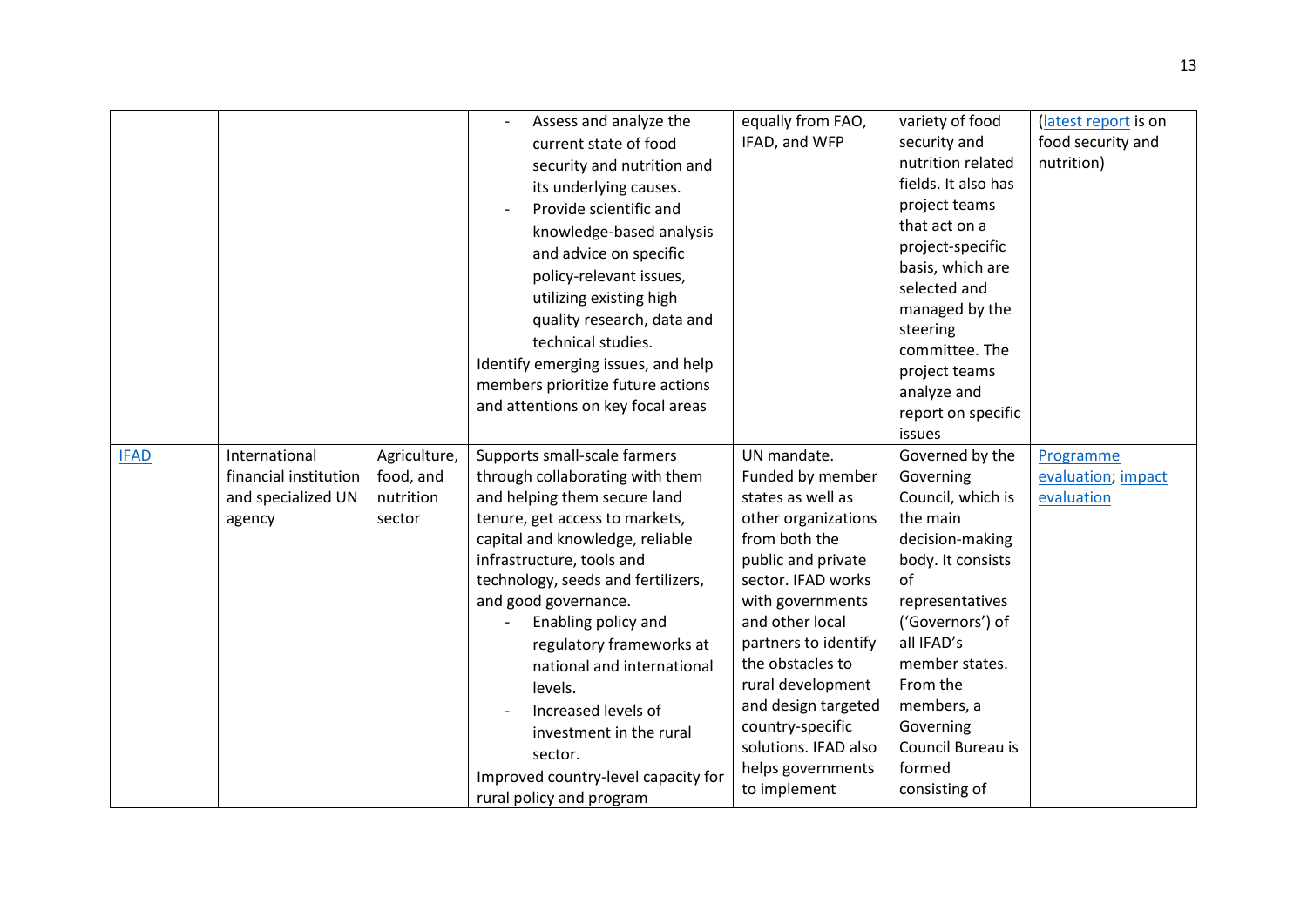|               |                |           | development, implementation and | existing policies,   | three people           |                       |
|---------------|----------------|-----------|---------------------------------|----------------------|------------------------|-----------------------|
|               |                |           | evaluation                      | and to monitor and   | who serve for          |                       |
|               |                |           |                                 | evaluate their       | two years,             |                       |
|               |                |           |                                 | impacts. (Policy     | elected by the         |                       |
|               |                |           |                                 | engagement           | members. An            |                       |
|               |                |           |                                 | (ifad.org)). IFAD    | <b>Executive Board</b> |                       |
|               |                |           |                                 | also collaborates    | is responsible for     |                       |
|               |                |           |                                 | with partners that   | overseeing day-        |                       |
|               |                |           |                                 | have                 | to-day                 |                       |
|               |                |           |                                 | complementary        | operations, and        |                       |
|               |                |           |                                 | areas of expertise,  | membership of          |                       |
|               |                |           |                                 | including the Rome-  | this board is          |                       |
|               |                |           |                                 | based agencies,      | determined by          |                       |
|               |                |           |                                 | member states,       | the Governing          |                       |
|               |                |           |                                 | development          | Council. The           |                       |
|               |                |           |                                 | institutions, the    | Executive              |                       |
|               |                |           |                                 | private sector, and  | Board's 18             |                       |
|               |                |           |                                 | foundations. It also | members serve          |                       |
|               |                |           |                                 | facilitates "multi-  | three-year terms.      |                       |
|               |                |           |                                 | stakeholder          | The Executive          |                       |
|               |                |           |                                 | partnerships         | Board is led by        |                       |
|               |                |           |                                 | between              | the IFAD               |                       |
|               |                |           |                                 | governments, the     | President, who is      |                       |
|               |                |           |                                 | private sector and   | selected by the        |                       |
|               |                |           |                                 | small-scale rural    | member-states          |                       |
|               |                |           |                                 | producers"           | and serves a           |                       |
|               |                |           |                                 |                      | four-year term         |                       |
|               |                |           |                                 |                      | that is renewable      |                       |
|               |                |           |                                 |                      | once                   |                       |
| International | Science-policy | Resources | Building and sharing knowledge  | Panel under UNEP,    |                        | Scientific            |
| Resource      | platform under |           | needed to improve the use of    | but it provides      |                        | assessments of policy |
| Panel         | <b>UNEP</b>    |           | resources worldwide             | independent          |                        | relevance and policy  |
|               |                |           |                                 | scientific           |                        | recommendations       |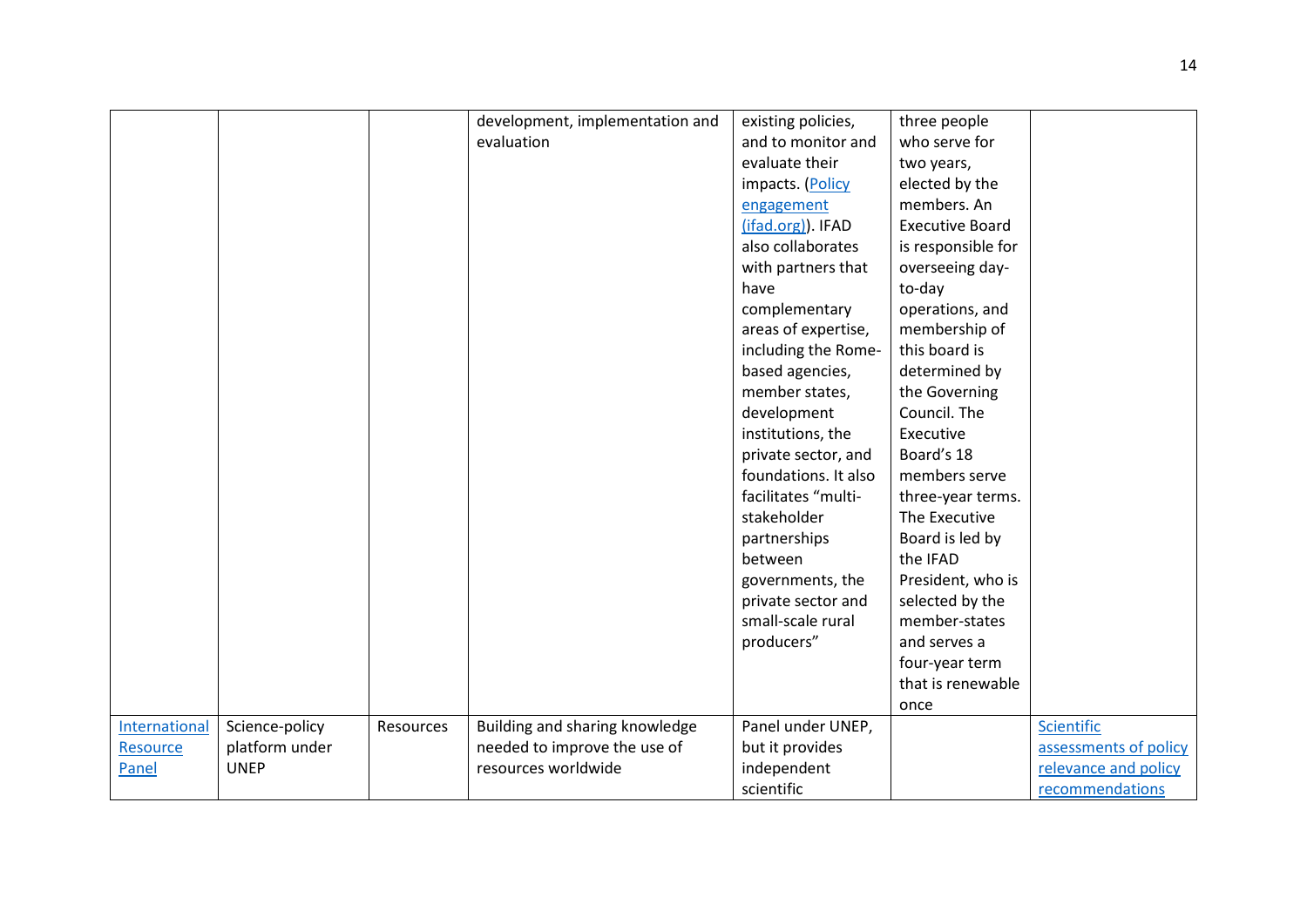| <b>IPBES</b> | Intergovernmental<br>organization | Biodiversity<br>and<br>ecosystem<br>services | The activities of IPBES include<br>assessments, policy support<br>(identifying policy-relevant tools<br>and methodologies, facilitating<br>their use, and catalyzing their<br>further development.), building<br>capacity and knowledge<br>(identifying and meeting the<br>priority capacity, knowledge and<br>data needs of our member States,<br>experts and stakeholders), and<br>communication & outreach to<br>ensure the widest reach and<br>impact of its work. | assessments of<br>policy relevance on<br>the sustainable use<br>of natural resources<br>and, in particular,<br>their environmental<br>impacts. IRP<br>contributes to a<br>better<br>understanding of<br>how to decouple<br>economic growth<br>from environmental<br>degradation<br>Independent<br>intergovernmental<br>body established by<br>the member states,<br>but has close<br>linkages with UNEP,<br>UNESCO, FAO, and<br><b>UNDP</b> | Governed by the<br>plenary, which<br>consists of the<br>representatives<br>of IPBES member<br>states. | <b>Assessment reports</b><br>of existing<br>knowledge; new<br>instruments for<br>assessment |
|--------------|-----------------------------------|----------------------------------------------|------------------------------------------------------------------------------------------------------------------------------------------------------------------------------------------------------------------------------------------------------------------------------------------------------------------------------------------------------------------------------------------------------------------------------------------------------------------------|---------------------------------------------------------------------------------------------------------------------------------------------------------------------------------------------------------------------------------------------------------------------------------------------------------------------------------------------------------------------------------------------------------------------------------------------|-------------------------------------------------------------------------------------------------------|---------------------------------------------------------------------------------------------|
| <b>IPCC</b>  | Intergovernmental<br>organization | Climate<br>Change                            | Reviewing and synthesizing science<br>on the topics of the physical<br>science of climate change, climate<br>change adaptation, and climate<br>change mitigation. IPCC reports                                                                                                                                                                                                                                                                                         | <b>United Nations</b><br>body for assessing<br>the science related<br>to climate change                                                                                                                                                                                                                                                                                                                                                     | IPCC is governed<br>by its member<br>states (the IPCC<br>plenary), which<br>select a Bureau           | <b>Assessments and</b><br>synthesis reports of<br>existing knowledge                        |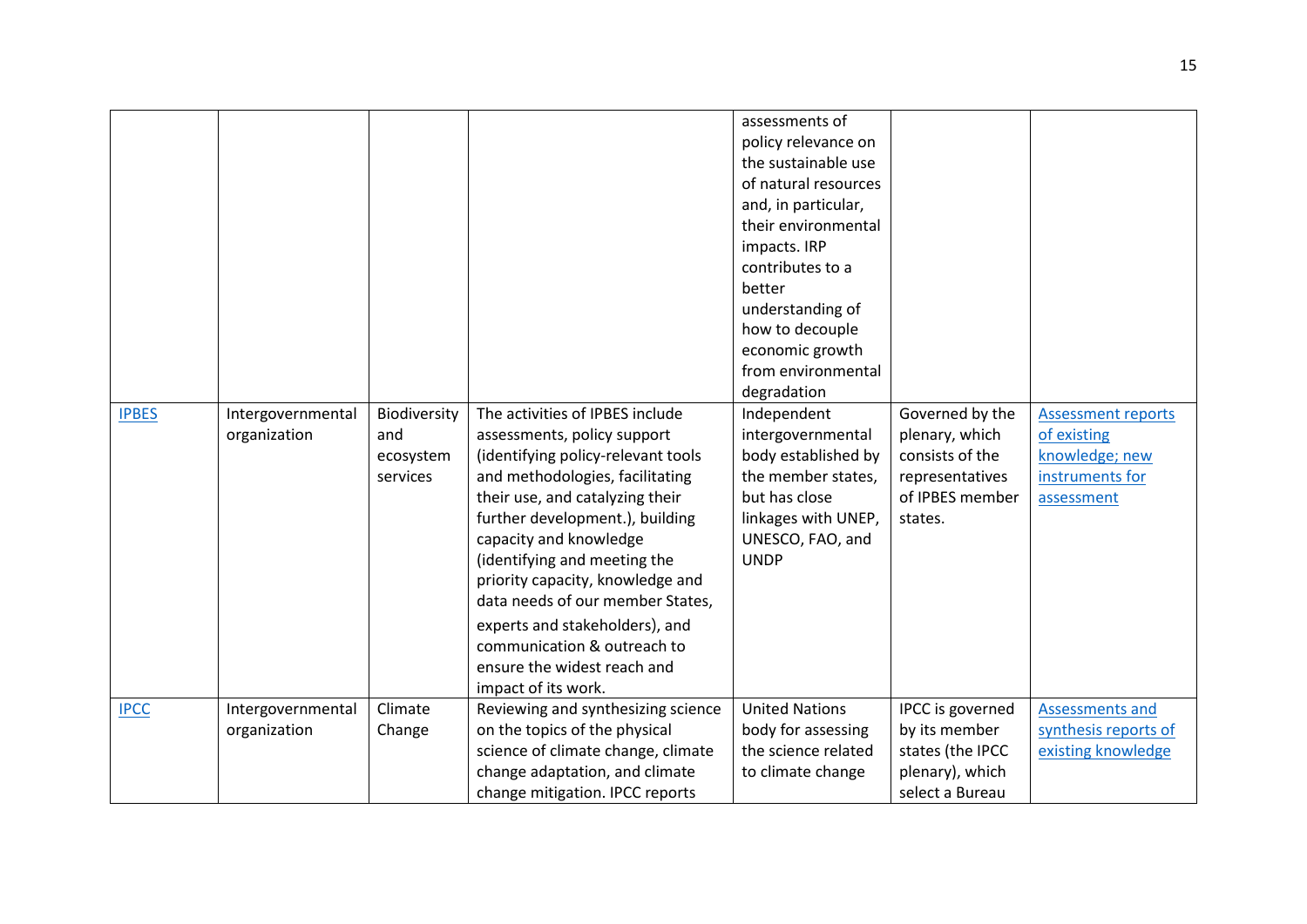|                  |                     |              | provide practical guidelines for the |                       | of scientists for  |                          |
|------------------|---------------------|--------------|--------------------------------------|-----------------------|--------------------|--------------------------|
|                  |                     |              | preparation of greenhouse gas        |                       | the duration of    |                          |
|                  |                     |              | inventories under the UNFCCC         |                       | each assessment    |                          |
|                  |                     |              |                                      |                       | cycle              |                          |
| <b>IPES-Food</b> | IPES-Food is an     | Agriculture, | To inform policy debates on food     | Politically           | 15-25 experts      | Research reports;        |
|                  | independent panel   | food, and    | systems reform through empirical     | independent; it       | who are            | <b>Policy briefs</b>     |
|                  | of experts with a   | nutrition    | research and direct engagement in    | receives grants       | appointed for 3-   |                          |
|                  | mission to          | sector       | policy processes around the world.   | from various          | year terms, these  |                          |
|                  | promote transition  |              | The research projects conducted by   | sources:              | compose the        |                          |
|                  | to sustainable food |              | the Association aim to advocate for  | foundations and       | 'General           |                          |
|                  | systems around      |              | more just and sustainable food       | other private         | Assembly'. The     |                          |
|                  | the world           |              | systems. The Association also aims   | organizations,        | GA elects two      |                          |
|                  |                     |              | to forge links between different     | public funds,         | chairs after the   |                          |
|                  |                     |              | food system actors and groups, by    | donations, and        | initial 3 years,   |                          |
|                  |                     |              | encouraging, promoting and           | legacies              | during which 2     |                          |
|                  |                     |              | supporting other organizations and   |                       | co-founding        |                          |
|                  |                     |              | processes to accelerate the          |                       | members take on    |                          |
|                  |                     |              | transition to sustainable systems    |                       | the function.      |                          |
|                  |                     |              | and diets.                           |                       | Additionally, iPES |                          |
|                  |                     |              |                                      |                       | Food has a Board   |                          |
|                  |                     |              |                                      |                       | of Directors,      |                          |
|                  |                     |              |                                      |                       | which is the       |                          |
|                  |                     |              |                                      |                       | executive body,    |                          |
|                  |                     |              |                                      |                       | and a Secretariat  |                          |
| <b>UNEP</b>      | UN organization     | Other        | UNEP provides leadership and         | UN organization;      | Headquartered      | <b>Global assessment</b> |
|                  |                     | sectors      | encourages partnership in caring     | relies on voluntary   | in Nairobi,        | reports;                 |
|                  |                     | relevant to  | for the environment by inspiring,    | contributions for     | Kenya, UN          | environmental            |
|                  |                     | agriculture, | informing, and enabling nations      | 95% of its income,    | Environment        | instruments              |
|                  |                     | food, and    | and peoples to improve their         | including from        | Programme is led   |                          |
|                  |                     | nutrition    | quality of life without              | governments (it has   | by a Senior        |                          |
|                  |                     |              | compromising that of future          | 193 member            | Management         |                          |
|                  |                     |              | generations. UNEP's work includes    | states), other public | Team that's        |                          |
|                  |                     |              | assessing global, regional and       | organizations, the    | chaired by an      |                          |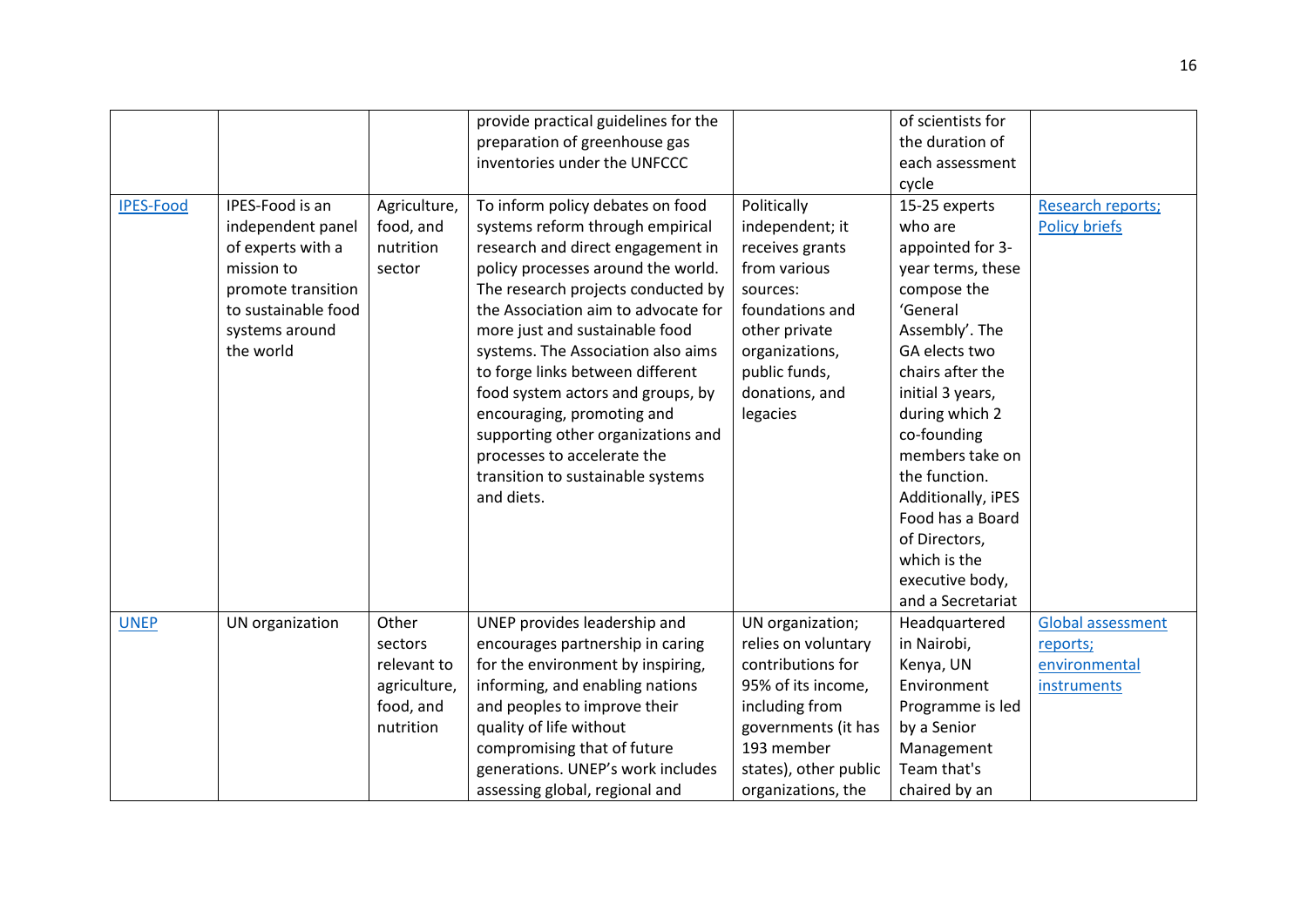|               |                 |           | national environmental conditions<br>and trends; developing<br>international and national<br>environmental instruments; and<br>strengthening institutions for the<br>wise management of the<br>environment | private sector, and<br>foundations. | Executive<br>Director. We<br>work through 8<br>divisions (a<br>science division,<br>policy and<br>program division,<br>ecosystems<br>division,<br>governance<br>affairs office, law<br>division,<br>communication<br>division, and<br>corporate<br>services division),<br>regional, liaison<br>and out-posted<br>offices, plus a<br>growing network<br>of collaborating<br>centres of<br>excellence. UNEP<br>also hosts several<br>environmental<br>conventions,<br>secretariats and<br>inter-agency<br>coordinating<br>bodies |                       |
|---------------|-----------------|-----------|------------------------------------------------------------------------------------------------------------------------------------------------------------------------------------------------------------|-------------------------------------|--------------------------------------------------------------------------------------------------------------------------------------------------------------------------------------------------------------------------------------------------------------------------------------------------------------------------------------------------------------------------------------------------------------------------------------------------------------------------------------------------------------------------------|-----------------------|
|               |                 |           |                                                                                                                                                                                                            |                                     |                                                                                                                                                                                                                                                                                                                                                                                                                                                                                                                                |                       |
|               |                 |           |                                                                                                                                                                                                            |                                     |                                                                                                                                                                                                                                                                                                                                                                                                                                                                                                                                |                       |
| <b>UNESCO</b> | UN organization | Cultural  | UNESCO seeks to build peace                                                                                                                                                                                | UN organization                     | UNESCO has a                                                                                                                                                                                                                                                                                                                                                                                                                                                                                                                   | <b>Monitoring and</b> |
|               |                 | heritage, | through international cooperation                                                                                                                                                                          | with a specific                     | General                                                                                                                                                                                                                                                                                                                                                                                                                                                                                                                        | assessment reports    |
|               |                 |           | in Education, the Sciences and                                                                                                                                                                             | mandate in the                      | Conference that                                                                                                                                                                                                                                                                                                                                                                                                                                                                                                                |                       |